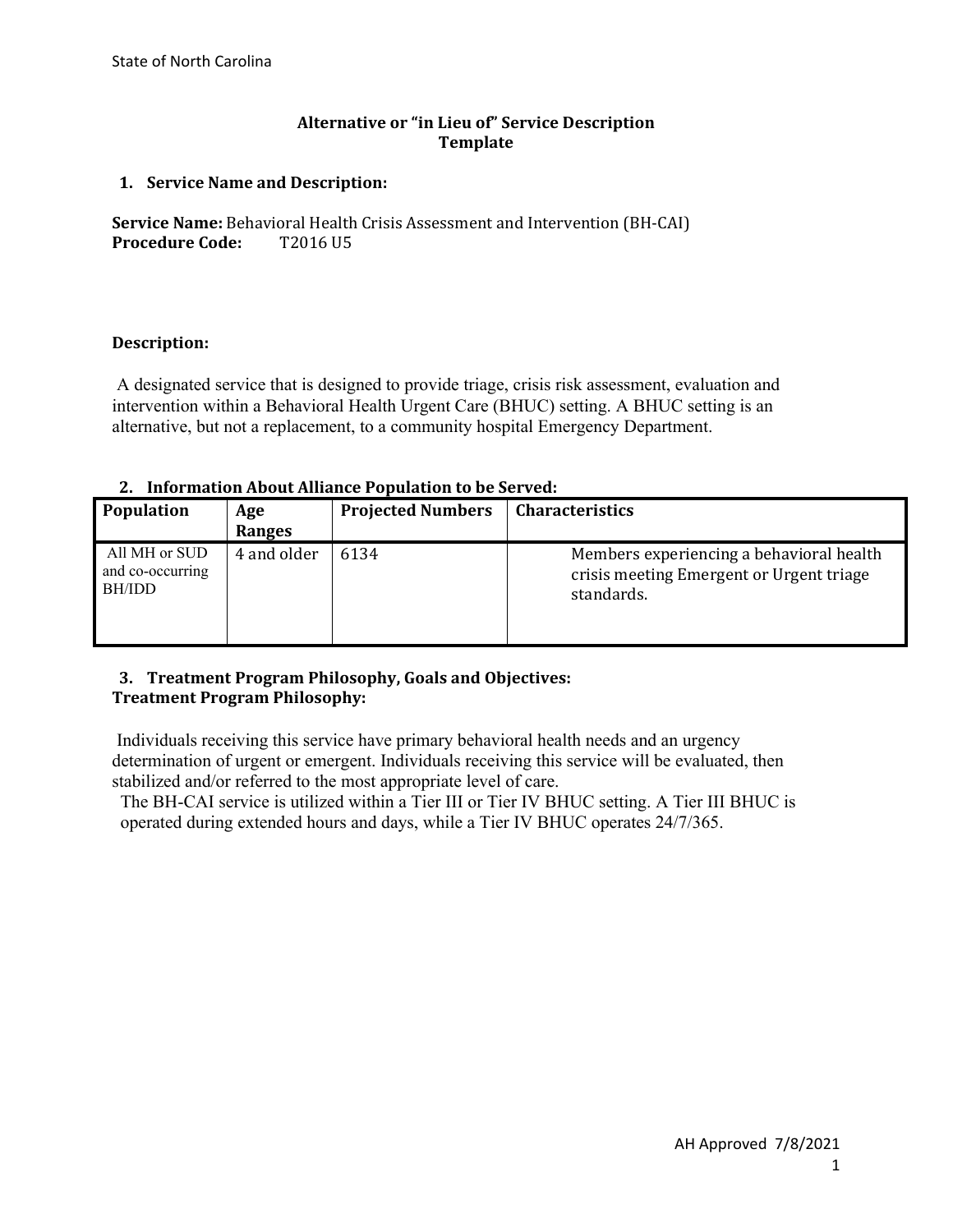# **Objectives and Goals:**

The BH-CAI service is utilized within a Tier III or Tier IV BHUC type setting. A Tier III BHUC is operated during business or extended hours, while a Tier IV BHUC operates 24/7/365.

Tiers III and Tier IV BHUC settings must be able to provide the following:

- Involuntary Commitment First Evaluations (IVC) initiation
- Medical Screenings
- Clinical Evaluation
- Psychiatric services
- Referrals and case management
- Disposition & discharge planning
- Inclusion of family or natural supports (as available).

\*\* Tier IV BHUC holds IVC designation and completes IVC First Evaluations.

Typically, within a BHUC setting, law enforcement is available on site to maintain custody and facilitate drop off by community first responders or other law enforcement in instances where a petition has been filed or an IVC has been initiated.

# **4. Expected Outcomes:**

### **Systems Level**

a) Increase use of BHUC versus ED for individuals in behavioral health crisis and overall decrease in recurrent crisis episodes

b) Increase knowledge of BHUC program and service delivery models as evidenced by increase in consumer and stakeholder awareness of the availability and function of the BHUC in addressing behavioral health crisis. Decreasing the number of individuals that go to local EDs for behavioral health crises.

c) Quickly and safely serve individuals triaged as Emergent and Urgent

d) Expedited processes for Law Enforcement to "drop off" individuals in need of BHUC services and return to regular duties

### **Individual Level**

a) Differentiation of those needing medical versus behavioral health intervention

b) Engagement and maintenance of individual's safety

c) Completion of Crisis assessment, Crisis Stabilization, and medication initiation as needed

- d) Development or revision of Crisis Plan
- e) Engagement in recommended aftercare services

f) Beneficiary satisfaction

g) Discharge Planning shows emphasis on full use of natural supports and linkage to least restrictive level of care & community-based services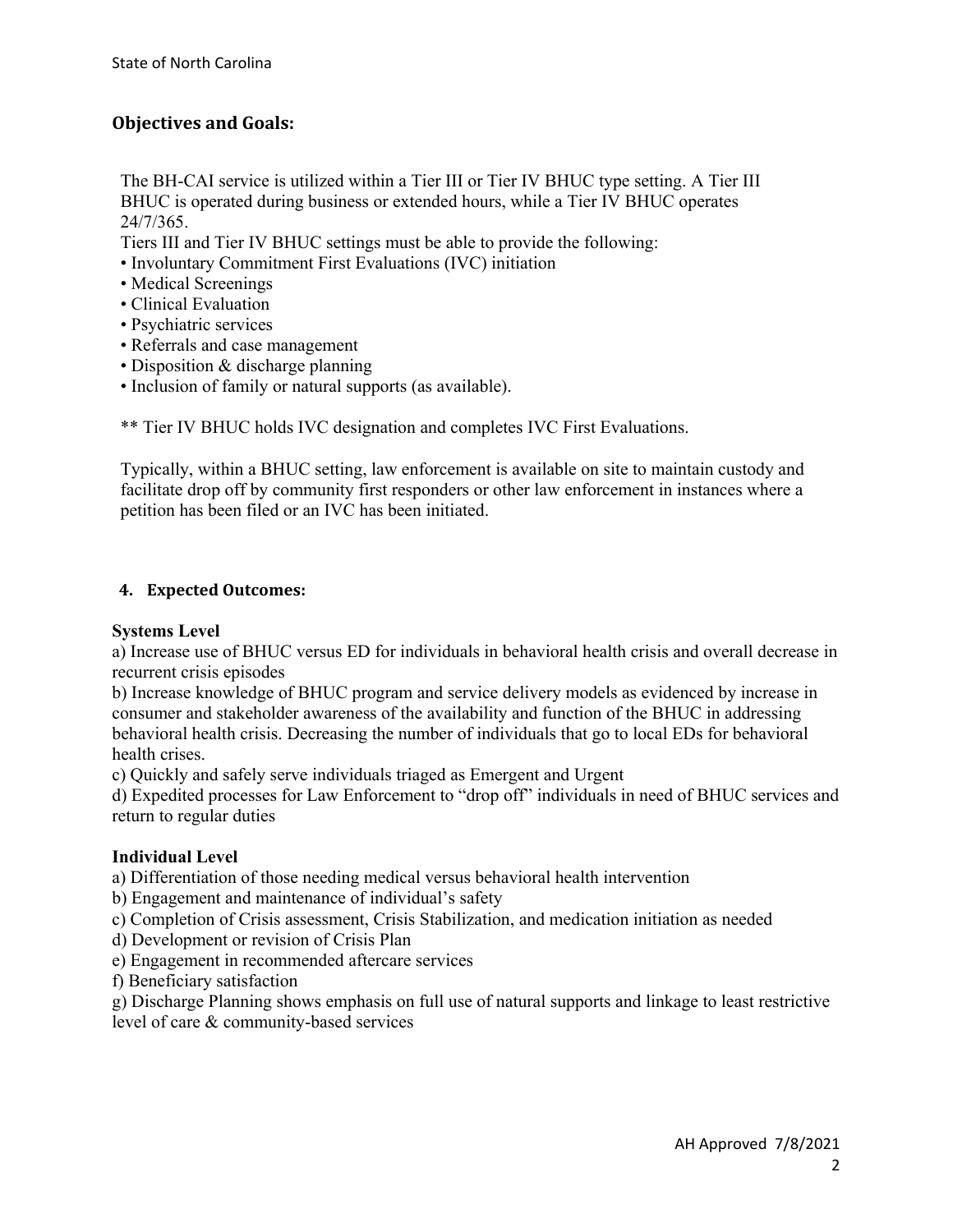h) At least 75% of those seen will receive the full crisis assessment and intervention detailed in this service definition. However there will be medical/psychiatric conditions that may warrant further treatment/stabilization in a higher level of care, including but not limited to the emergency department that will require rapid and coordinated transfer.

# **5. Utilization Management:**

#### **Entrance Criteria**

Alliance Health Medicaid members experiencing a behavioral health crisis. Age 4 and older with any combination of MH, SUD and co-occurring BH/IDD issue. Must meet state triage criteria of Urgent or Emergent, this service is not designed for routine access to services.

### **Continued Stay Criteria**

N/A this service is per event

#### **Discharge Criteria**

Crisis is stabilized and consumer is safe to return to available supports in the community, or placement is secured at appropriate level of care.

### **EPSDT Special Provision**

# **Exception to Policy Limitations for a Medicaid Beneficiary under 21 Years of Age**  *42 U.S.C. § 1396d(r) [1905(r) of the Social Security Act]*

Early and Periodic Screening, Diagnostic, and Treatment (EPSDT) is a federal Medicaid requirement that requires the state Medicaid agency to cover services, products, or procedures for Medicaid beneficiary under 21 years of age if the service is medically necessary health care to correct or ameliorate a defect, physical or mental illness, or a condition [health problem] identified through a screening examination (includes any evaluation by a physician or other licensed practitioner). This means EPSDT covers most of the medical or remedial care a child needs to improve or maintain his or her health in the best condition possible, compensate for a health problem, prevent it from worsening, or prevent the development of additional health problems.

Medically necessary services will be provided in the most economic mode, as long as the treatment made available is similarly efficacious to the service requested by the beneficiary's physician, therapist, or other licensed practitioner; the determination process does not delay the delivery of the needed service; and the determination does not limit the beneficiary's right to a free choice of providers.

EPSDT does not require the state Medicaid agency to provide any service, product or procedure: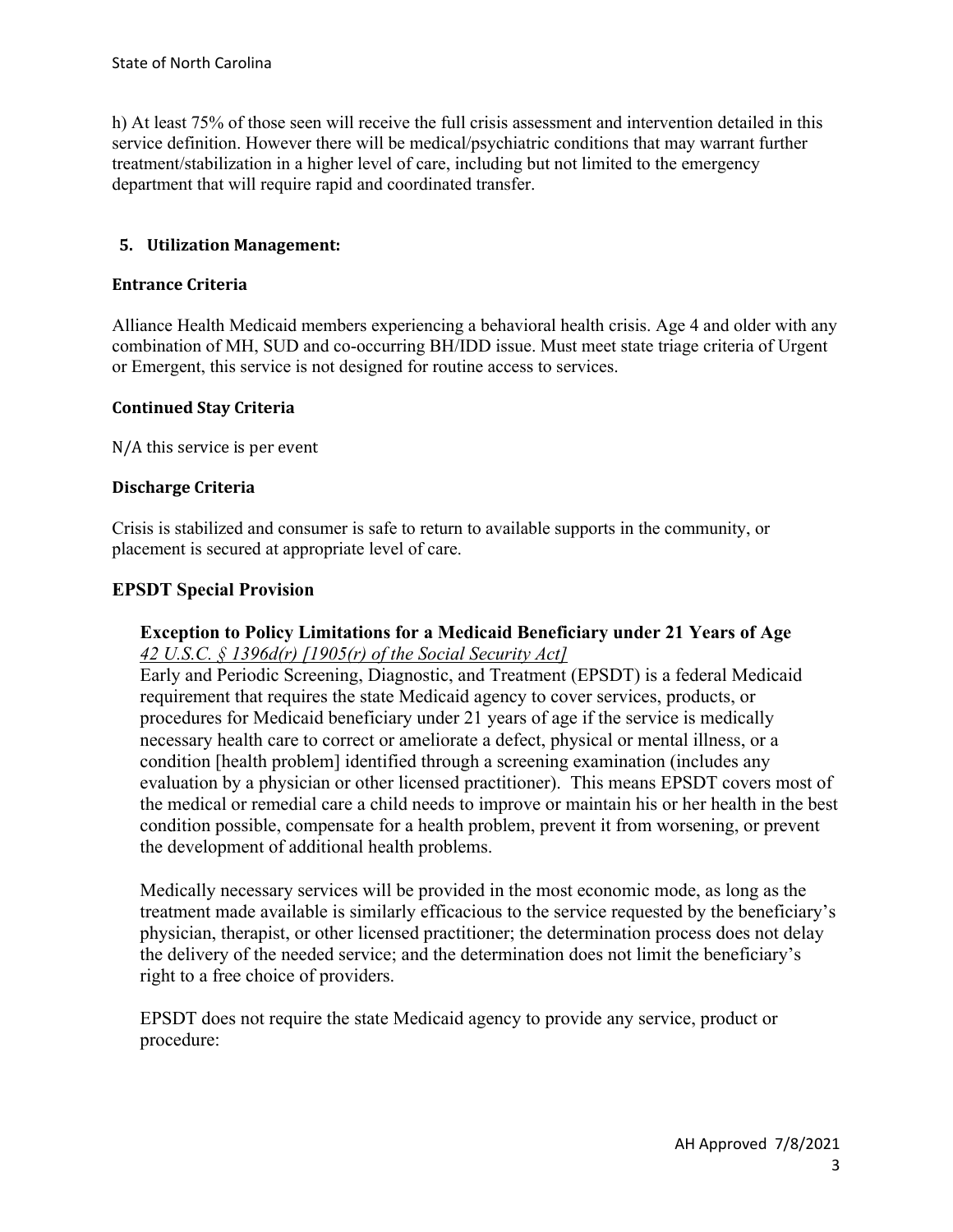- 1) That is unsafe, ineffective, or experimental or investigational.
- 2) That is not medical in nature or not generally recognized as an accepted method of medical practice or treatment.

# *EPSDT and Prior Approval Requirements*

- 1) If the service, product, or procedure requires prior approval, the fact that the beneficiary is under 21 years of age does NOT eliminate the requirement for prior approval.
- 2) IMPORTANT ADDITIONAL INFORMATION about EPSDT and prior approval is found in the *NCTracks Provider Claims and Billing Assistance Guide,* and on the EPSDT provider page. The Web addresses are specified below.

*NCTracks Provider Claims and Billing Assistance Guide*: https://www.nctracks.nc.gov/content/public/providers/provider-manuals.html EPSDT provider page: http://www.ncdhhs.gov/dma/epsdt/

Service limitations on scope, amount, duration, frequency, location of service, and other specific criteria described in clinical coverage policies may be exceeded or may not apply as long as the provider's documentation shows that the requested service is medically necessary "to correct or ameliorate a defect, physical or mental illness, or a condition" [health problem]; that is, provider documentation shows how the service, product, or procedure meets all EPSDT criteria, including to correct or improve or maintain the beneficiary's health in the best condition possible, compensate for a health problem, prevent it from worsening, or prevent the development of additional health problem.

#### **A. Staffing Qualifications, Credentialing Process, and Levels of Supervision Administrative and Clinical) Required: Provider Requirements**

BH-CAI is designed to be provided within a Tier III or Tier IV BHUC setting by a team of professionals who have the qualification, experience, and competencies to provide the service. The BHUC setting, in which this BH-CAI service takes place, will be staffed with other professional disciplines supporting the service delivery and BHUC setting requirements.

This service will be delivered by psychiatrists, or PNP's or PA's who are contracted and credentialed by Alliance Health and meet the provider qualification policies, procedures, and standards established by the Division of MH/IDD/SA Services and the requirements of 10A NCAC 27G. These policies and procedures set forth the administrative, financial, clinical, quality improvement, and information services infrastructure necessary to provide services.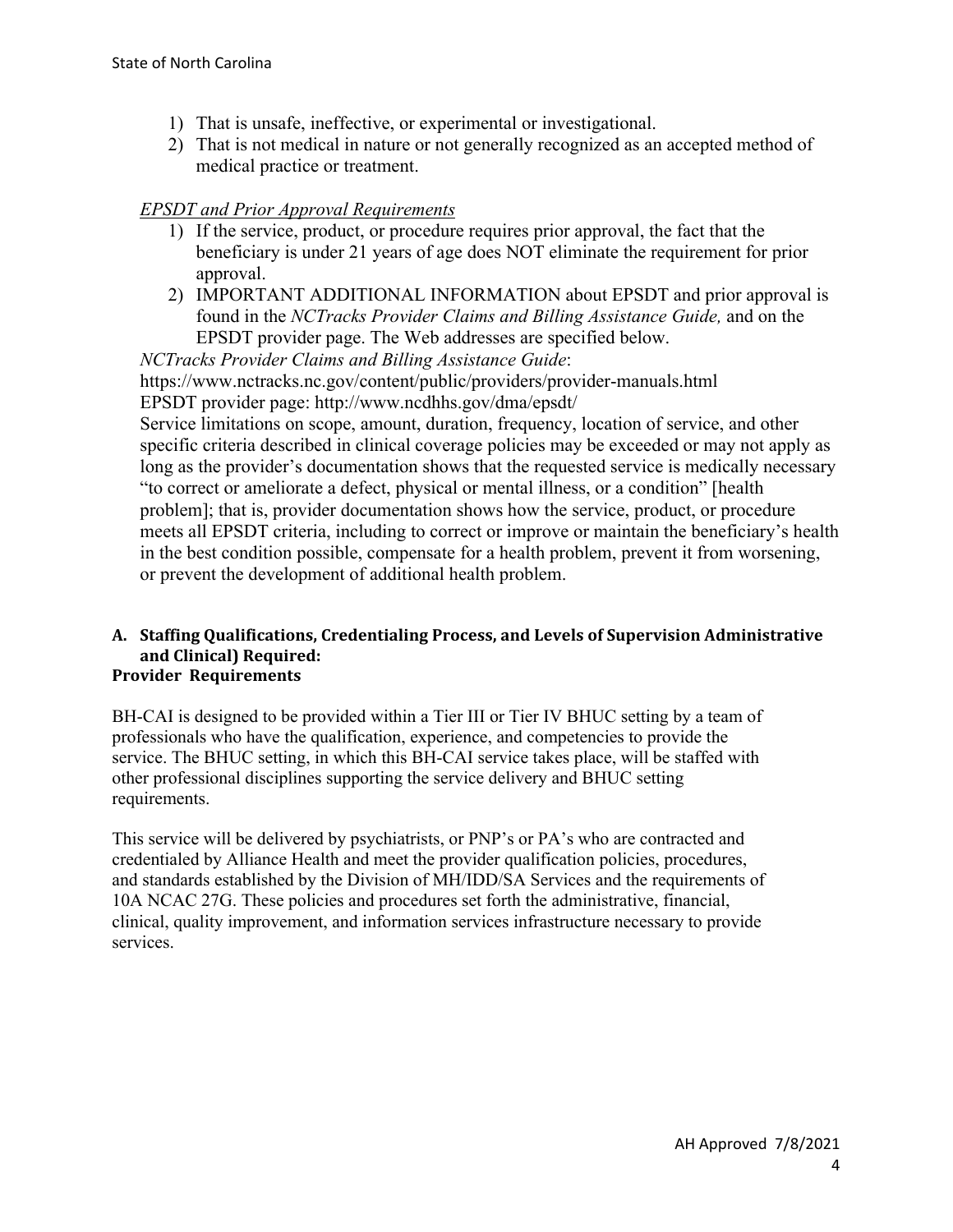### **Staffing and Supervision Requirements**

At a minimum, one licensed clinical professional must be readily available to complete the evaluation and treatment planning. Along with a team member trained to complete medical screening and consult with an on call physician for any medical concerns. A third team member must be brought in any time there are more than six consumers on site. And a fourth team member if the census rises to 12 individuals seeking crisis services. Credentialed and licensed staff will be available during all hours of operation to complete clinical assessments or IVC evaluations as needed.

# *Staff Competencies and Training Requirements*

All staff performing BH-CAI must be trained in agency new employee orientation and all applicable core competencies as required by state, LME/MCO or provider agency policies. Unless included in the above-mentioned standard training materials, staff shall also be educated in an LME/MCO or provider-based curriculum to include crisis prevention and intervention within the first 90 days of employment.

### *Administrative and Clinical Supervision Requirements*

All staff that provide BH-CAI within a BHUC must have administrative oversight and clinical supervision as required by agency policy or licensure board requirements. Staff will receive clinical supervision by a fully licensed professional. Written clinical supervision agreements will be developed as required per discipline based on 10A NCAC 27G.0104. A physician, preferably a board certified psychiatrist, will be available 24.7.365 for consultation.

# **Service Type/Setting**

BH-CAI is a service that offers a safe alternative and diversion from the use of hospital emergency departments to address the needs of individuals experiencing behavioral health crises. This model offers an array of services that begins with initial triage AND includes crisis assessment, stabilization and intervention, nursing assessment and intervention, psychiatric intervention, peer support, observation, ongoing assessment, and disposition and discharge planning. Upon a triage determination of urgent or emergent, an individual will receive BH-CAI services to include an assessment(s), crisis and de-escalation interventions, and discharge planning.

### 2. Treatment Elements

This BH-CAI service is comprised of four elements. Central to it is the clinical assessment by a licensed clinician. Without that component the service is not billable. Other core elements include a triage determination, crisis intervention and disposition planning. Triage

The triage consists of an intensity of needs screening to be initiated within 30 minutes of arrival. This screening will result in a behavioral health urgency determination status of routine, urgent or emergent and may determine the need for emergency medical attention.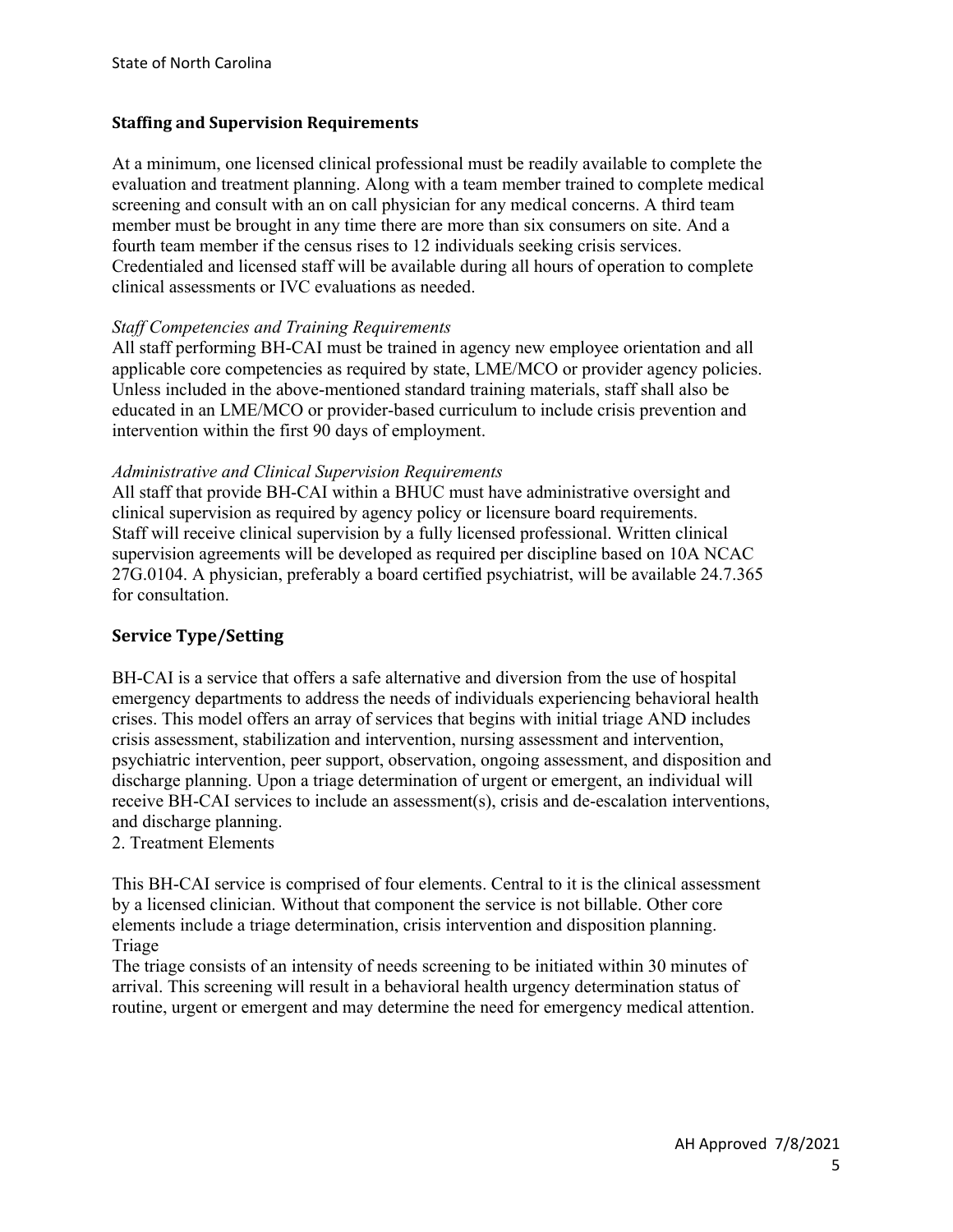Only those meeting the state criteria for *urgent* or *emergent* are eligible for this BH CAI service.

An *urgent* determination status is defined as moderate symptoms and distress that may quickly escalate without prompt intervention; thoughts of harm to self or others, acute stressors and symptoms which may include impaired reality testing, self-care, intoxication or withdrawal.

An *emergent* determination status is defined as significant or imminent risk to self or others related to behavioral health distress; risk related to safety and supervision, severe incapacitation which may include impaired reality testing, self-care, intoxication or withdrawal.

# *Assessment*

The Crisis Assessment is designed to determine nature of crisis and risks associated with presenting concern. Assessment elements may be acquired through a variety of assessments completed by other qualified professionals, including licensed professionals, nursing staff, and psychiatric prescribing professionals. A licensed clinical professional must directly observe and interview the individual, establish a diagnosis, and compile an evaluation that will drive the services. The following elements may be part of the BH CAI:

a) Demographic information

b) Behavioral health and medical treatment history

c) Access LME/MCO and Care Coordination information

d) Reason for referral

e) Urgency and Risk Status

f) Current Medications

g) Assessing biometric data (vitals: pulse, blood pressure, height and weight)

h) Current medical status and any need for emergency medical treatment

i) Breathalyzer or urine drug screen as indicated

j) Biopsychosocial information

k) Current Mental Status

l) Level of Care Determination

m) Establishment of a Diagnosis that will be the subject of treatment (may be Provisional or Differential or Diagnosis)

n) Use of specialty assessments using validated, standardized instruments (such as Suicide Risk Assessment, etc.) within the scope of practice for the individual conducting the assessment.

o) Initial treatment recommendations to quickly stabilize the crisis situation

### *Intervention*

Interventions include strategies and actions for the purposes of providing crisis deescalation, assessment, therapeutic interventions and supports. The following BH-CAI interventions may be applied:

a) Provide a safe and comfortable atmosphere

- b) Provide crisis de-escalation and support
- c) Initiation or continue of medication management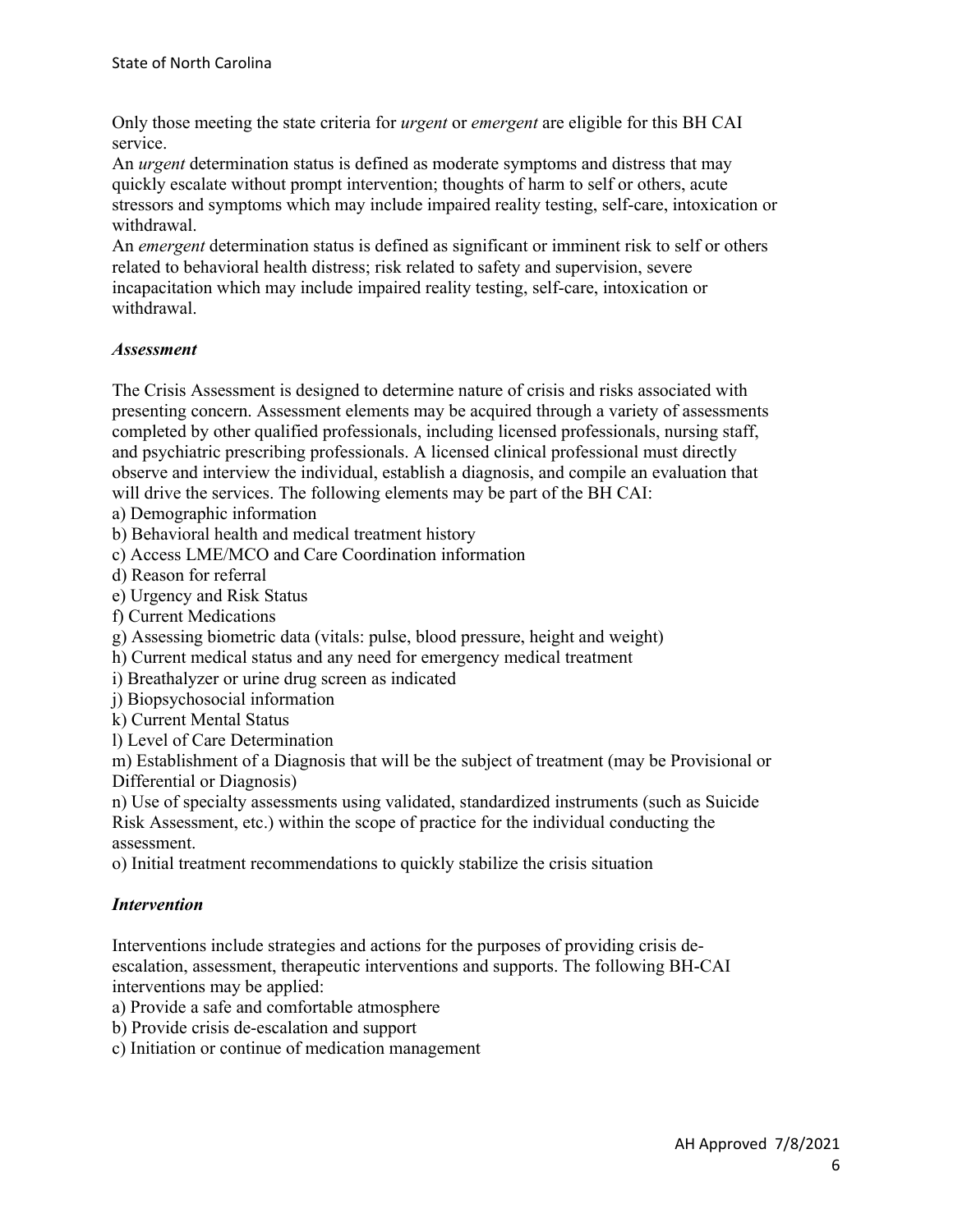- d) Provide Peer Support specialist services
- e) Monitor ongoing medical status and any need for emergency medical treatment
- f) Provide individual or group psychoeducation activities
- g) Provide consumer choice on appropriate aftercare/stabilization services
- h) Provide ongoing urgency determination
- i) Provide community resource information
- j) Develop or revise individualized Crisis Plan
- k) Provide ongoing assessments and specialty assessments as needed.
- l) Complete first evaluations to initiate, uphold or release from the IVC process

# *Disposition and Discharge Planning*

Disposition and Discharge Planning is provided to ensure a person served through BHUC is linked to the least restrictive and most appropriate level of care. Disposition coordination and discharge planning from BHUC include the use of person-centered strategies and processes that:

a) Emphasize voluntary admissions and consents, as preferred over any IVC process

b) Provide education and information regarding community services and resources.

c) Facilitate engagement of natural supports.

d) Communicate with LME/MCO Care Coordination as needed

e) Communicate with and make referrals to primary care

f) Obtain releases of information, make referrals and coordinate exchange of information for optimal care

g) Provide safety and aftercare instructions

h) Arrange admissions to hospitals, Facility Based Crisis or other enhanced services

i) Assistance with housing and transportation

j) Provide education and linkage to medication assistance and Medicaid eligibility

k) Provide Peer Bridger services to help transition and engage in follow up services

l) Promote safe continuity of care to maximize stabilization in the least restrictive setting

### **B. Unit of Service:**

| <b>Services</b>                        | rate  | unit of<br>service |
|----------------------------------------|-------|--------------------|
| BH-CAI-Tier IV                         | \$525 | Per event          |
| BH-CAI AH (replaces current BHUC ILOS) | \$432 | Per event          |

### **C. Anticipated Units of Service per Person: 1 per person**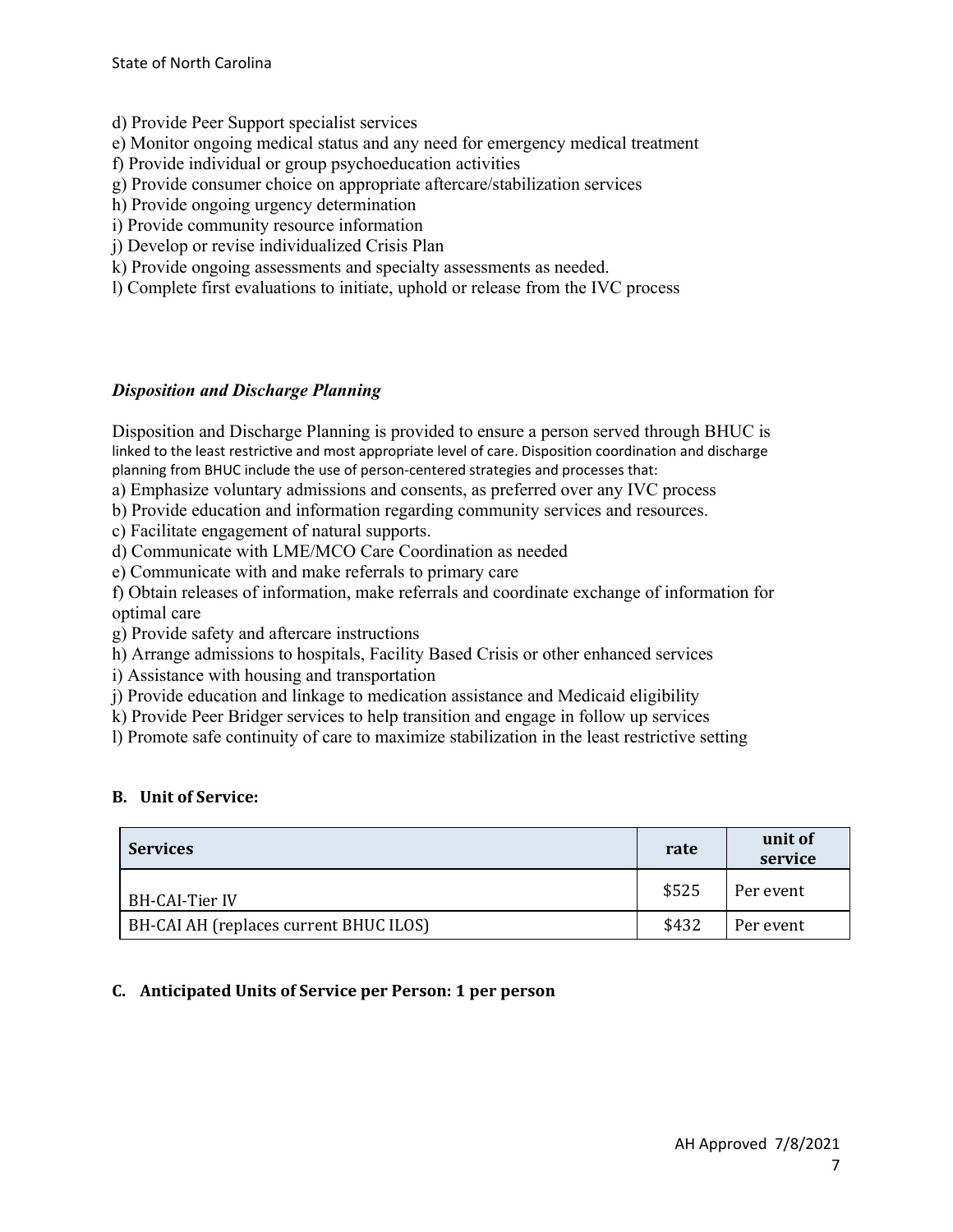### D. **Targeted Length of Service:**

This service is designed to be completed during regular and extended business hours of Tier III settings up to 23 hours in Tier IV settings.

#### **E. Describe why this service is needed and is different than any State Plan or alternative service already defined. If implemented in other states, describe successful outcomes.**

Without this service, individuals get their crisis needs met in emergency room settings which is more costly and not best practice.

These service settings are inconsistently available, and the services themselves are not standardized in their expectations and outcomes. Many services are individually provided such as comprehensive clinical assessment, peer support and psychiatric evaluation. By implementing this service, the expectations of triage, elements of the crisis assessment and monitoring are standardized across providers and the network.

#### **10. Cost-Benefit Analysis: Document the cost-effectiveness of this alternative service versus the State Plan services available.**

### **Description of comparable State Plan Service Payment Arrangements (include type, amount, frequency, etc.)**

| <b>Service</b>     | Procedure<br>Code      | Unit<br><b>Definition</b> | <b>Units of Service</b> | Cost of<br><b>Service</b> |
|--------------------|------------------------|---------------------------|-------------------------|---------------------------|
| AH BHUC            | T2016 U5               | Per event                 | 2134                    | \$921,888                 |
| Emergency<br>Depts | Multiple<br>Procedures | Per events                | 5250                    | \$33,916,997              |

It is anticipated that this services will have cost savings for Tier III BHUC and.

#### **Description of Alternative Service Payment Arrangements (include type, amount, frequency, etc.)**

| <b>Service</b> | Procedure            | Unit              | <b>Units of Service</b> | Cost of        |
|----------------|----------------------|-------------------|-------------------------|----------------|
|                | Code                 | <b>Definition</b> |                         | <b>Service</b> |
| Tier IV BHUC   | T2016 U5             | Per Event         | 4000                    | 2,100,000      |
| Tier III BHUC  | T2016 U5             | Per event         | 2134                    | 921,888        |
|                | rate per<br>provider |                   |                         |                |